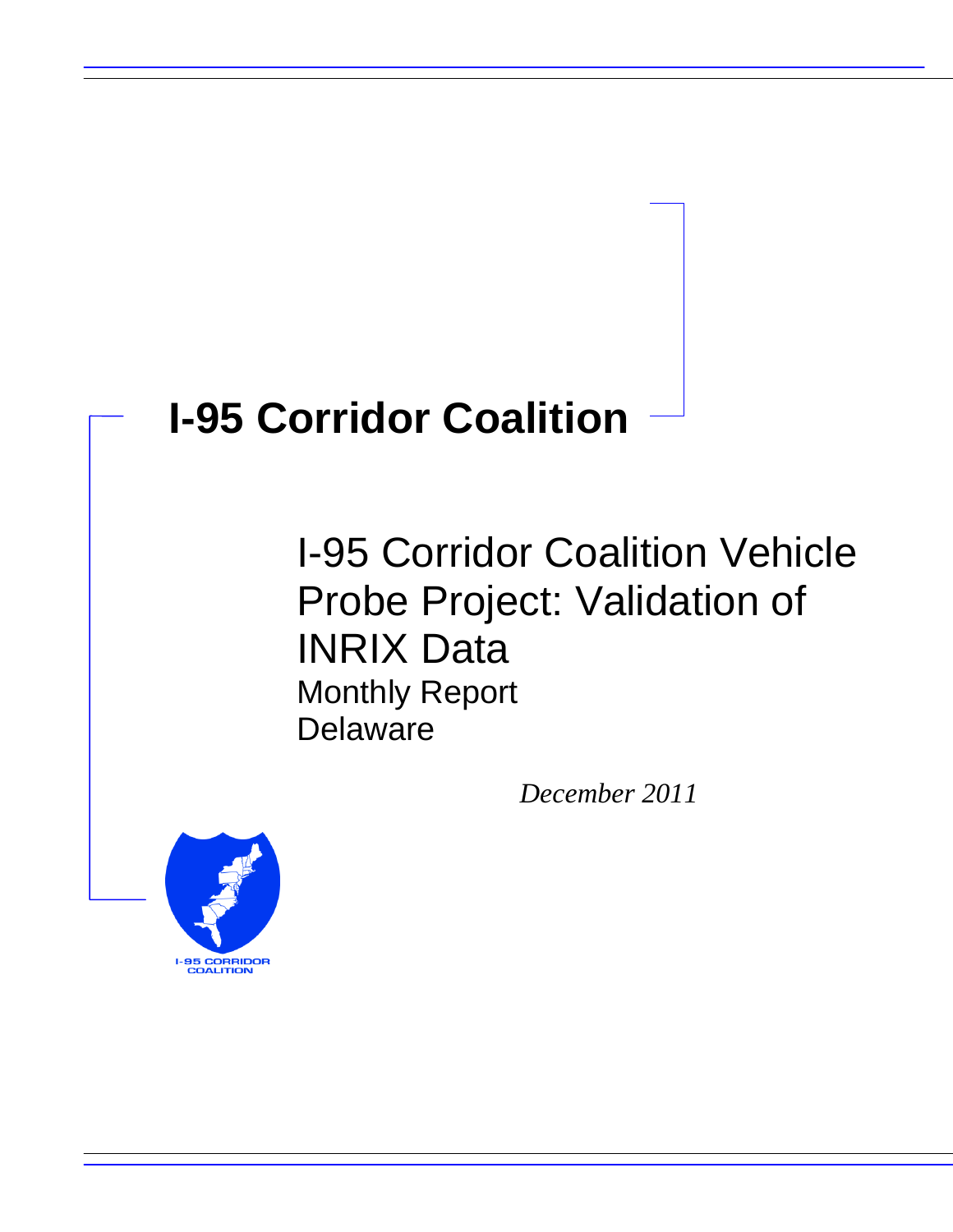# **I-95 CORRIDOR COALITION VEHICLE PROBE PROJECT: VALIDATION OF INRIXDATA DECEMBER 2011**

# *Monthly Report*

*Prepared for:*

I-95 Corridor Coalition

*Sponsored by:*

I-95 Corridor Coalition

*Prepared by:*

Ali Haghani, Masoud Hamedi, Kaveh Farokhi Sadabadi University of Maryland, College Park

*Acknowledgements:*

The research team would like to express its gratitude for the assistance it received from the state highway officials in Delaware, Maryland, New Jersey, North Carolina, South Carolina, Virginia, and Pennsylvania during the course of this study. Their effort was instrumental during the data collection phase of the project. This report would not have been completed without their help.

*December 2011*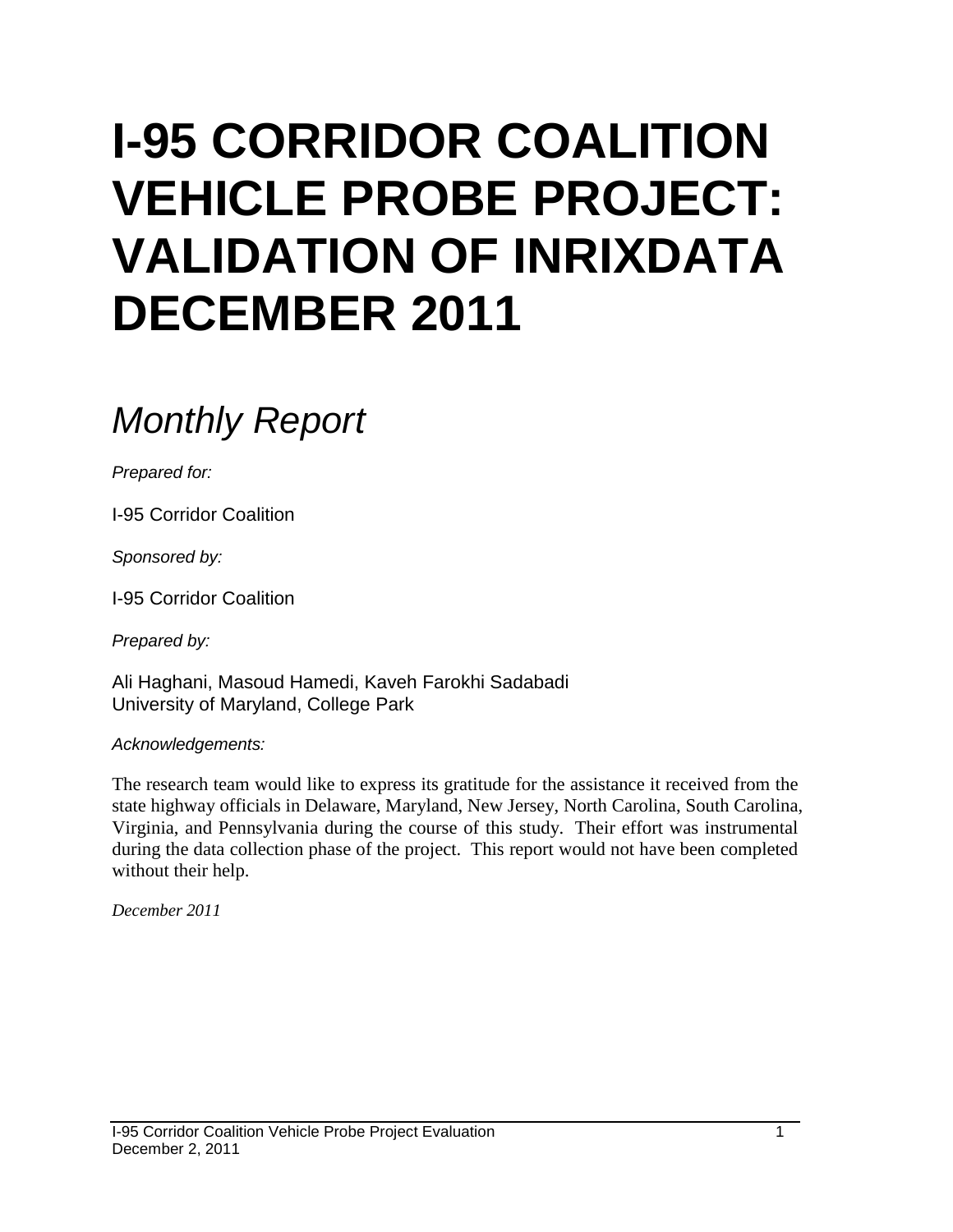## **Evaluation Results for the State of Delaware**

## *Executive Summary*

Travel time samples were collected along approximately 11 freeway miles from Tuesday, June 28, 2011 through Wednesday, July 13, 2011, in Delaware. Freeway segments studied were located along I-95 and I-495 in New Castle County, Delaware. Data collected was compared with travel time and speed data reported by INRIX as part of the I-95 Vehicle Probe Project. The freeway validation data below represents approximately 1160 hours of observations along eight freeway segments, totaling more than 11 miles.

ES Table 1, below summarizes the results of the comparison between the validation data and the INRIX data for freeway segments during this period. As shown, the average absolute speed error is within specification for all speed bins. Even when errors are measured against the mean (rather than the SEM band), INRIX data quality meets contract quality standards for the average absolute speed error (AASE). The speed error bias is within specifications for all speed bins except below 30 miles per hour.

| <b>ES Table 1 - Delaware Evaluation Summary</b> | <b>Average Absolute</b><br><b>Speed Error</b><br>(<10 mph)                              |            |                | <b>Speed Error Bias</b><br>$(<5$ mph $)$ | Number of<br>5 Minute | Hours of<br>Data |  |
|-------------------------------------------------|-----------------------------------------------------------------------------------------|------------|----------------|------------------------------------------|-----------------------|------------------|--|
|                                                 | Comparison                                                                              | Comparison | Comparison     | Comparison                               | Samples               | Collection       |  |
| <b>Speed Bin</b>                                | with SEM Band                                                                           | w ith Mean | w ith SEM Band | w ith Mean                               |                       |                  |  |
| 0-30 MPH                                        | 7.10                                                                                    | 9.50       | 6.80           | 8.70                                     | 451                   | 37.6             |  |
| 30-45 MPH                                       | 6.70                                                                                    | 9.90       | 4.70           | 6.40                                     | 221                   | 18.4             |  |
| 45-60 MPH                                       | 1.80                                                                                    | 4.70       | 1.00           | 2.90                                     | 1349                  | 112.4            |  |
| $>60$ MPH                                       | 1.40                                                                                    | 3.70       | $-0.90$        | $-2.20$                                  | 11904                 | 992.0            |  |
| All Speeds                                      | 1.71                                                                                    | 4.08       | $-0.38$        | $-1.22$                                  | 13925                 | 1160.4           |  |
| roadway.                                        | Based upon data collected from June 28, 2011 through July 13, 2011 across 11.3 miles of |            |                |                                          |                       |                  |  |

As part of the on-going validation process, vehicle probe data from each state is validated on a rotating basis. Since the inception of the validation process, data on roadways in Delaware was validated on six occasions: September 2008, February 2009, August 2009, April 2010, November 2010, and June/July 2011. These six validations represent more than 5980 hours of observations along approximately 68 miles of freeway segments in Delaware. ES Table 2 provides a summary of the cumulative validation effort. As shown, the absolute average speed error and speed error bias are within specification for all speed bins.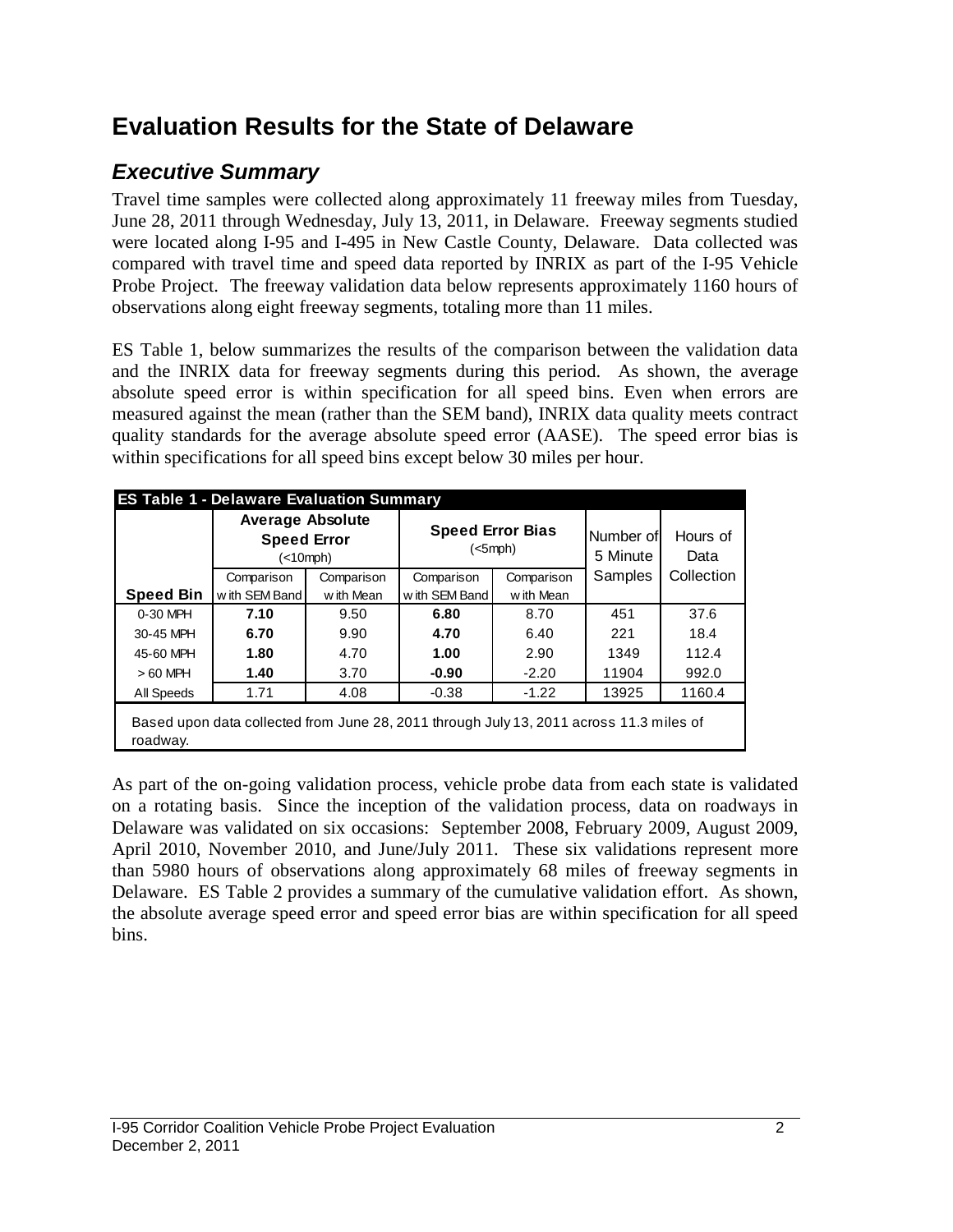|                  | <b>ES Table 2 - Delaware - Cumulative to Date</b> |                          |                             |                          |                       |                             |  |  |  |  |  |  |
|------------------|---------------------------------------------------|--------------------------|-----------------------------|--------------------------|-----------------------|-----------------------------|--|--|--|--|--|--|
| <b>Speed Bin</b> | <b>Absolute Speed Error</b><br>$(<10$ mph $)$     |                          | <b>Speed Error Bias</b>     | $(<5$ mph $)$            | Number of 5<br>Minute | Hours of Data<br>Collection |  |  |  |  |  |  |
|                  | Comparison<br>with SEM Band                       | Comparison<br>w ith Mean | Comparison<br>with SEM Band | Comparison<br>w ith Mean | Samples               |                             |  |  |  |  |  |  |
| $0-30$ MPH       | 5.77                                              | 7.62                     | 4.31                        | 5.40                     | 1817                  | 151.4                       |  |  |  |  |  |  |
| 30-45 MPH        | 5.08                                              | 7.61                     | 2.39                        | 3.74                     | 2436                  | 203.0                       |  |  |  |  |  |  |
| 45-60 MPH        | 1.86                                              | 4.06                     | $-0.17$                     | $-0.03$                  | 18363                 | 1530.3                      |  |  |  |  |  |  |
| $>60$ MPH        | 2.16                                              | 4.69                     | $-1.91$                     | $-3.80$                  | 49167                 | 4097.3                      |  |  |  |  |  |  |
| All Speeds       | 2.28                                              | 4.70                     | $-1.16$                     | $-2.35$                  | 71783                 | 5981.9                      |  |  |  |  |  |  |

### *Data Collection*

Bluetooth sensor deployments in Delaware started on Tuesday, June 28, 2011. The actual deployments in Delaware were performed with the assistance of Delaware Department of Transportation (DelDOT) personnel. Sensors remained in the same position until they were retrieved two weeks later on Wednesday, July 13, 2011. This round of data collections in Delaware was designed to cover segments of the highways along which both recurrent and non-recurrent congestions could be expected during both peak and off-peak periods.

Figure 1 presents snapshot of the roadway segments over which Bluetooth sensors were deployed in Delaware. As shown, the freeway segments studied were located along I-95 and I-495 in New Castle County, Delaware.

Table 1 presents a list of specific TMC segments that were selected as the validation sample in Delaware. These segments cover a total length of approximately 11 freeway miles. Since some TMC segments in this corridor are less than one mile long, when appropriate, consecutive TMC segments are combined to form path segments longer than one mile. This document includes the results of validation performed on eight freeway segments; two of which are path segments combined from multiple standard TMC segments. The coordinates of the locations at which the Bluetooth sensors were deployed throughout the state of Delaware are highlighted in Table 2. It should be noted that the configuration of consecutive TMC segments is such that the endpoint of one TMC segment and the start point of the next TMC segment are overlapping, so one Bluetooth sensor in that location is covering both TMC segments.

Finally, Table 3 summarizes the segment definitions used in the validation process which also presents the distances that have been used in the estimation of Bluetooth speeds based on travel times. Details of the algorithm used to estimate equivalent path travel times based on INRIX data feeds for individual TMC segments are provided in a separate report. This algorithm finds an equivalent INRIX travel time (and therefore travel speed) corresponding to each sample Bluetooth travel time observation on the path segment of interest.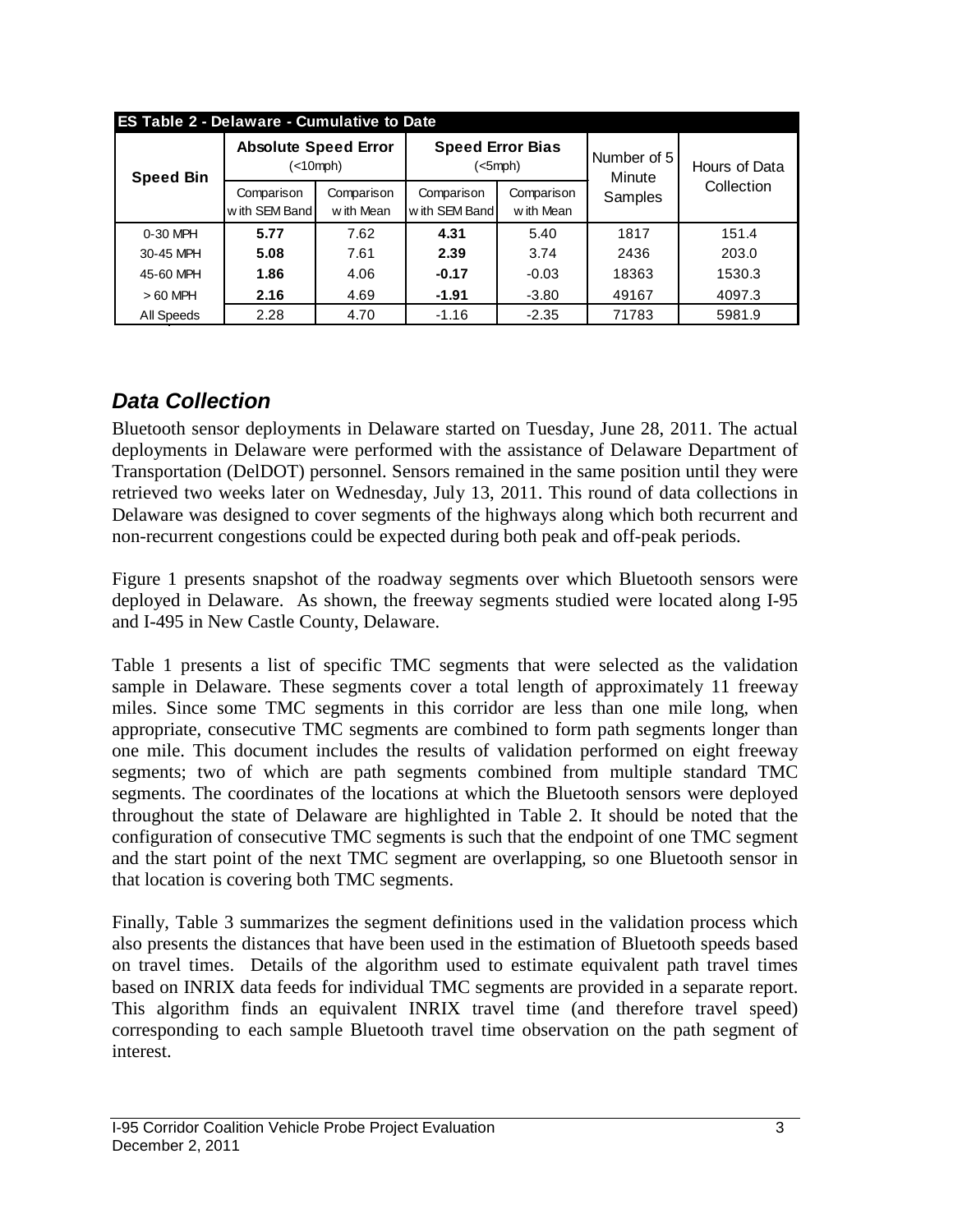#### *Analysis of Results*

Table 4 summarizes the data quality measures obtained as a result of comparison between Bluetooth and all reported INRIX speeds. For the average absolute speed error, INRIX data meets the data quality measures set forth in the contract when errors are measured as a distance from the 1.96 times the standard error band and when compared to the mean. For the speed error bias, in all speed bins, except below 30 miles per hour, INRIX data meets the data quality measures set forth in the contract when errors are measured as a distance from the 1.96 times the standard error band.

Table 5 shows the percentage of the time intervals that fall within 5 mph of the SEM band and the mean for each speed bin for all TMC segments in Delaware. Tables 6 and 7 present detailed data for individual TMC segments in Delaware in similar format as Tables 4 and 5, respectively. Note that for some segments and in some speed bins the comparison results may not be reliable due to small number of observations.

Figures 2 and 3 show the overall speed error biases for different speed bins, and the average absolute speed errors for all validation segments in Delaware, respectively. These figures correspond to Table 4.



**Figure 1 TMC segments selected for validation in Delaware**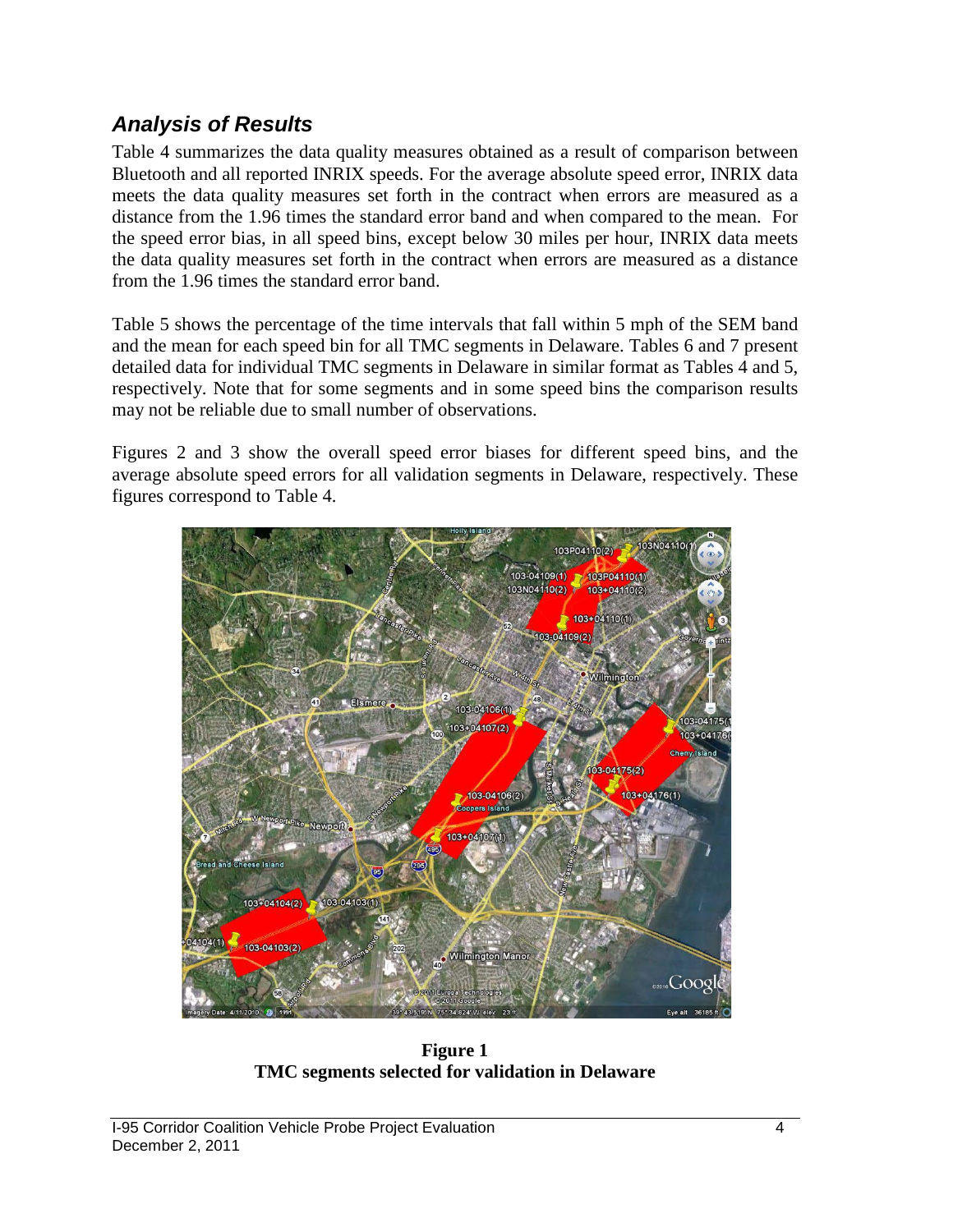**Table 1 Traffic Message Channel segments picked for validation in Delaware**

|              |             |                |                                  |                                  |                   |                  | <b>LENGTH</b> |
|--------------|-------------|----------------|----------------------------------|----------------------------------|-------------------|------------------|---------------|
| <b>TYPE</b>  | TMC         | <b>HIGHWAY</b> | STARTING AT                      | <b>ENDING AT</b>                 | <b>COUNTY</b>     | <b>DIRECTION</b> | (mile)        |
| Freeway      | $103+04104$ | $I-95$         | DE-58/Exit 4                     | Exit 5A                          | <b>NEW CASTLE</b> | Northbound       | 1.2           |
| Freeway      | 103-04103   | $I-95$         | Exit 5A                          | DE-58/Exit 4                     | <b>NEW CASTLE</b> | Southbound       | 1.2           |
| Freeway      | $103+04107$ | $I-95$         | I-495/I-295/Exit 5               | DE-4/Maryland Ave/6th Ave/Exit 6 | <b>NEW CASTLE</b> | Northbound       | 2.1           |
| Freeway      | 103-04106   | $I-95$         | DE-4/Maryland Ave/6th Ave/Exit 6 | I-495/I-295/Exit 5               | <b>NEW CASTLE</b> | Southbound       | 1.6           |
| Freeway      | $103+04176$ | $I-495$        | Terminal Ave/Exit 2              | 12th $St/Exit 3$                 | <b>NEW CASTLE</b> | Northbound       | 1.2           |
| Freeway      | 103-04175   | $I-495$        | 12th $St/Exit$ 3                 | Terminal Ave/Exit 2              | <b>NEW CASTLE</b> | Southbound       | 1.1           |
| Freeway      | $103+04110$ | $I-95$         | DE-52/Delaware Ave/W 7th St/Exit | US-202/Concord Pike/Exit 8       | <b>NEW CASTLE</b> | Northbound       | 0.6           |
| Freeway      | 103P04110   | $I-95$         | US-202/Concord Pike/Exit 8       | US-202/Concord Pike/Exit 8       | <b>NEW CASTLE</b> | Northbound       | 0.8           |
| Freeway      | 103N04110   | $I-95$         | US-202/Concord Pike/Exit 8       | US-202/Concord Pike/Exit 8       | <b>NEW CASTLE</b> | Southbound       | 0.9           |
| Freeway      | 103-04109   | $I-95$         | US-202/Concord Pike/Exit 8       | DE-52/Delaware Ave/W 7th St/Exit | <b>NEW CASTLE</b> | Southbound       | 0.6           |
| <b>TOTAL</b> |             |                |                                  |                                  |                   |                  | <b>11.3</b>   |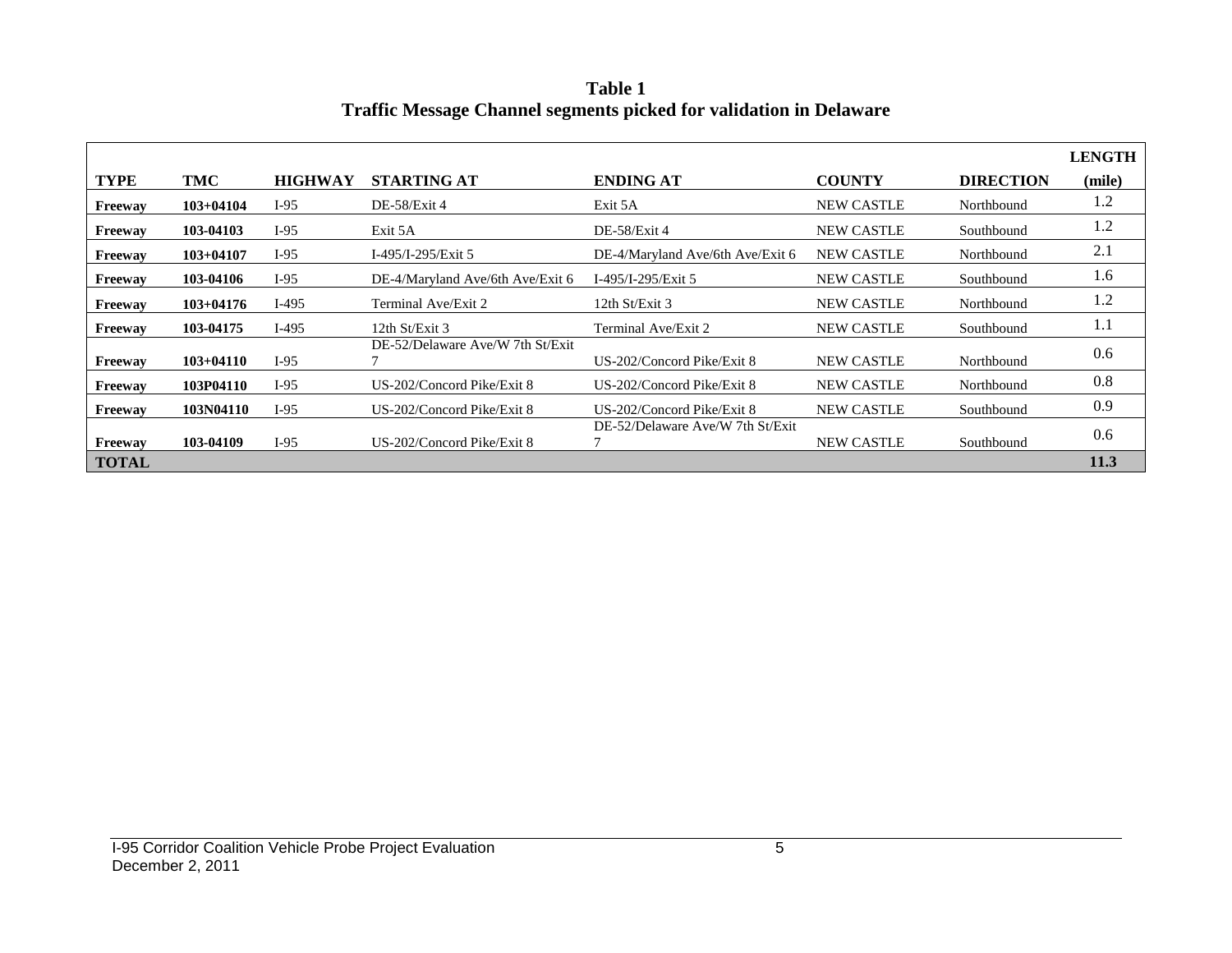**Table 2 TMC segment lengths and distances between sensor deployment locations in the state of Delaware**

| <b>SEGMENT</b> |               |              |              | <b>STANDARD TMC</b> |              |        |                | <b>SENSOR DEPLOYMENT</b> |              |             |  |
|----------------|---------------|--------------|--------------|---------------------|--------------|--------|----------------|--------------------------|--------------|-------------|--|
| <b>TYPE</b>    | TMC           | Endpoint (1) |              |                     | Endpoint (2) | Length | Endpoint $(1)$ |                          | Endpoint (2) |             |  |
|                |               | Lat          | Long         | Lat                 | Long         | (mile) | Lat            | Long                     | Lat          | Long        |  |
| <b>Freeway</b> | $103+04104$   | 39.688416    | $-75.641698$ | 39.695012           | $-75.620673$ | 1.2    | 39.6885        | $-75.64014$              | 39.69473     | $-75.62082$ |  |
| Freeway        | 103-04103     | 39.695217    | -75.620799   | 39.688650           | -75.641743   | 1.2    | 39.69549       | $-75.62009$              | 39.68866     | $-75.64201$ |  |
| Freeway        | $103+04107$   | 39.710169    | -75.587152   | 39.734171           | -75.564972   | 2.1    | 39.71          | $-75.58649$              | 39.73434     | $-75.56477$ |  |
| Freeway        | 103-04106     | 39.735194    | -75.564183   | 39.717357           | $-75.581666$ | 1.6    | 39.7357        | $-75.5638$               | 39.7179      | $-75.58121$ |  |
| Freeway        | $103+04176$   | 39.720181    | -75.540096   | 39.732576           | $-75.524300$ | 1.2    | 39.72045       | -75.53985                | 39.73298     | $-75.52357$ |  |
| Freeway        | 103-04175     | 39.732740    | -75.524405   | 39.721286           | -75.538924   | 1.1    | 39.73283       | -75.52437                | 39.72155     | -75.53866   |  |
| <b>Freeway</b> | $103 + 04110$ | 39.753940    | -75.553068   | 39.762612           | -75.549287   | 0.6    | 39.753         | -75.55327                |              |             |  |
| <b>Freeway</b> | 103P04110     | 39.762612    | -75.549287   | 39.767877           | -75.536976   | 0.8    |                |                          | 39.76796     | $-75.53658$ |  |
| Freeway        | 103N04110     | 39.768915    | -75.535907   | 39.762747           | -75.549406   | 0.9    | 39.76804       | -75.53732                |              |             |  |
| Freeway        | 103-04109     | 39.762747    | $-75.549406$ | 39.754280           | $-75.553169$ | 0.6    |                |                          | 39.75325     | -75.55357   |  |
| <b>TOTAL</b>   |               |              |              |                     |              | 11.3   |                |                          |              |             |  |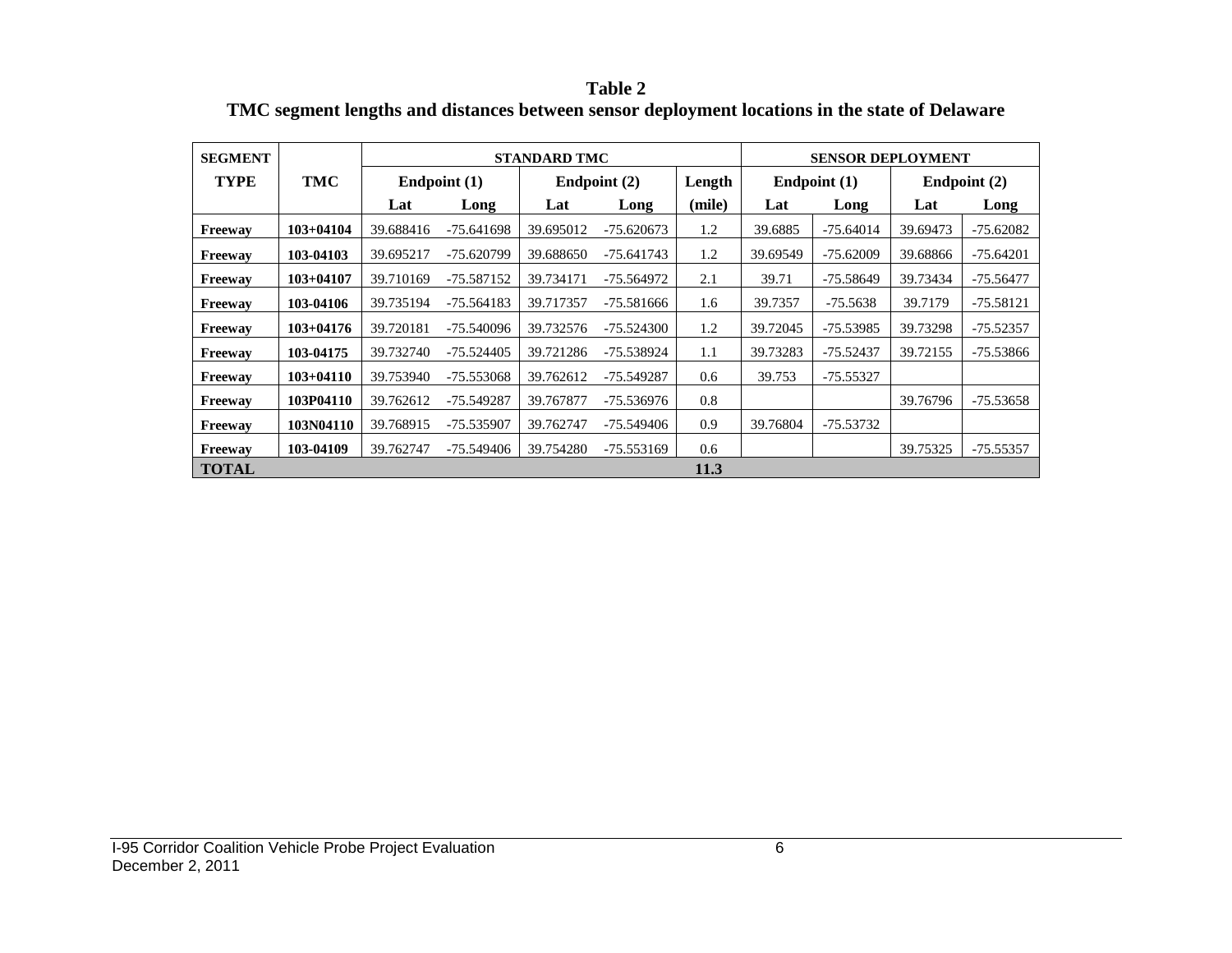**Table 3 Path segments identified for validation in Delaware**

| <b>Type</b>  | <b>Validation</b> | <b>STANDARD</b><br><b>SEGMENTS</b><br><b>INCLUDED</b> |           |                                  |                                  |                 | <b>LENGTH (MILE)</b> |               |
|--------------|-------------------|-------------------------------------------------------|-----------|----------------------------------|----------------------------------|-----------------|----------------------|---------------|
|              | Segment           | TMC(1)                                                | TMC(2)    | <b>STARTING AT</b>               | <b>ENDING AT</b>                 | <b>Standard</b> | <b>Deployment</b>    | Error $(\% )$ |
| Freeway      | $103+04104$       | $103 + 04104$                                         |           | DE-58/Exit 4                     | Exit 5A                          | 1.2             | 1.11                 | $-8.24\%$     |
| Freeway      | 103-04103         | 103-04103                                             |           | Exit 5A                          | DE-58/Exit 4                     | 1.2             | 1.26                 | 4.58%         |
| Freeway      | $103+04107$       | $103+04107$                                           |           | I-495/I-295/Exit 5               | DE-4/Maryland Ave/6th Ave/Exit 6 | 2.1             | 2.07                 | 0.56%         |
| Freeway      | 103-04106         | 103-04106                                             |           | DE-4/Maryland Ave/6th Ave/Exit 6 | I-495/I-295/Exit 5               | 1.6             | 1.56                 | $-0.27\%$     |
| Freeway      | $103+04176$       | $103+04176$                                           |           | Terminal Ave/Exit 2              | 12th $St/Exit 3$                 | 1.2             | 1.22                 | 1.67%         |
| Freeway      | 103-04175         | 103-04175                                             |           | 12th $St/Exit 3$                 | Terminal Ave/Exit 2              | 1.1             | 1.09                 | $-1.47\%$     |
| Freeway      | <b>DE06-0001</b>  | $103+04110$                                           | 103P04110 | DE-52/Delaware Ave/W 7th St/Exit | US-202/Concord Pike/Exit 8       | 1.4             | 1.51                 | 5.59%         |
| Freeway      | <b>DE06-0002</b>  | 103N04110                                             | 103-04109 | US-202/Concord Pike/Exit 8       | DE-52/Delaware Ave/W 7th St/Exit | 1.5             | 1.48                 | $-1.33\%$     |
| <b>TOTAL</b> |                   |                                                       |           |                                  |                                  | 11.27           | 11.30                | $0.24\%$      |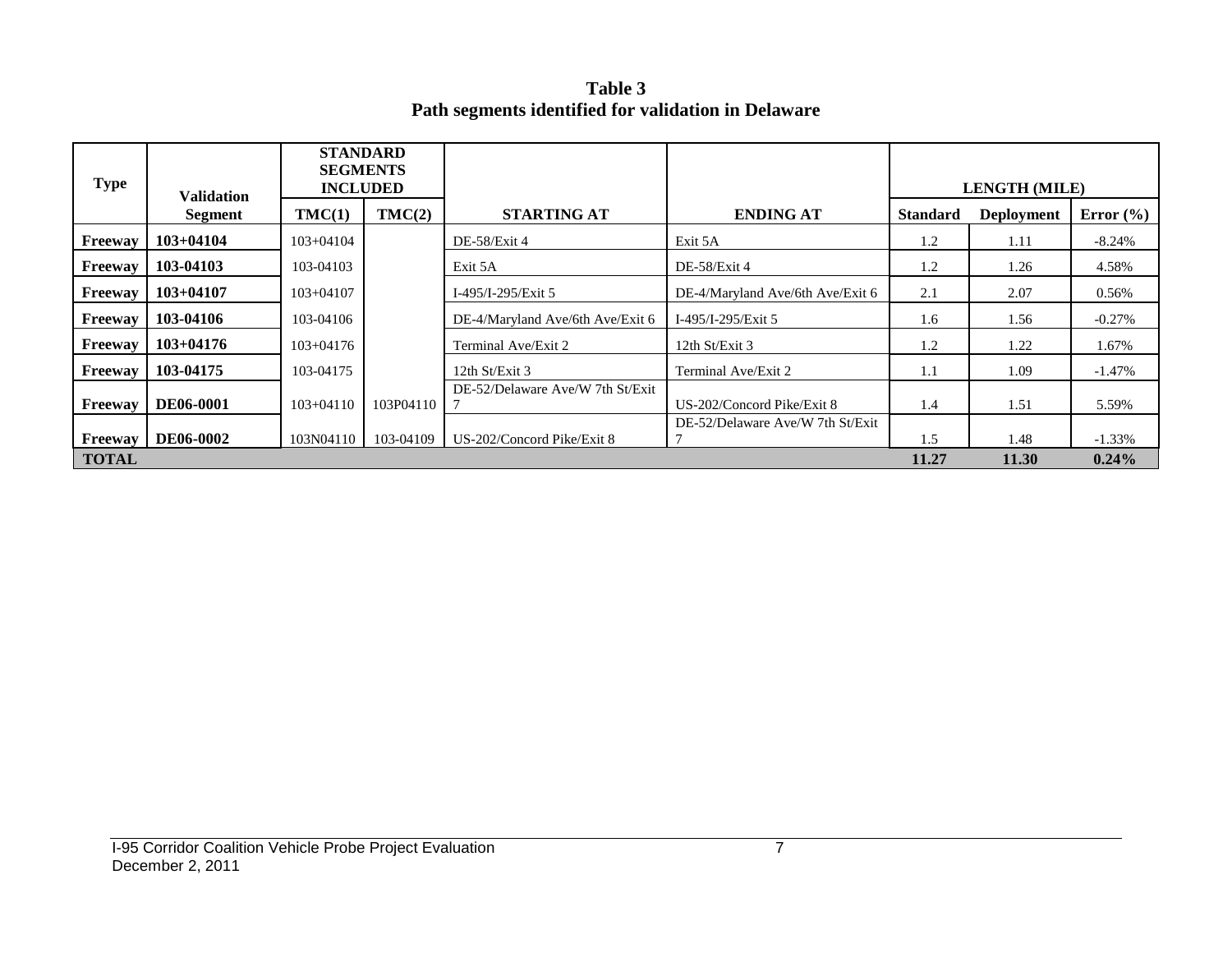#### **Table 4 Data quality measures for freeway segments greater than one mile in Delaware**

|                            |                                             | <b>Data Quality Measures for</b>                           |                                             |                                                            |                |  |  |  |  |  |
|----------------------------|---------------------------------------------|------------------------------------------------------------|---------------------------------------------|------------------------------------------------------------|----------------|--|--|--|--|--|
| <b>SPEED</b><br><b>BIN</b> |                                             | 1.96 SE Band                                               | <b>Mean</b>                                 |                                                            |                |  |  |  |  |  |
|                            | <b>Speed</b><br><b>Error</b><br><b>Bias</b> | Average<br><b>Absolute</b><br><b>Speed</b><br><b>Error</b> | <b>Speed</b><br><b>Error</b><br><b>Bias</b> | Average<br><b>Absolute</b><br><b>Speed</b><br><b>Error</b> | No. of<br>Obs. |  |  |  |  |  |
| $0 - 30$                   | 6.8                                         | 7.1                                                        | 8.7                                         | 9.5                                                        | 451            |  |  |  |  |  |
| $30 - 45$                  | 4.7                                         | 6.7                                                        | 6.4                                         | 9.9                                                        | 221            |  |  |  |  |  |
| $45 - 60$                  | 1.0                                         | 1.8                                                        | 2.9                                         | 4.7                                                        | 1349           |  |  |  |  |  |
| $60+$                      | $-0.9$                                      | 1.4                                                        | $-2.2$                                      | 3.7                                                        | 11904          |  |  |  |  |  |

#### **Table 5**

#### **Percent observations meeting data quality criteria for freeway segments greater than one mile in Delaware**

|                            |                                                    | 1.96 SE Band                                                   | Mean                                      |                                                     |                |  |
|----------------------------|----------------------------------------------------|----------------------------------------------------------------|-------------------------------------------|-----------------------------------------------------|----------------|--|
| <b>SPEED</b><br><b>BIN</b> | <b>Percentage</b><br>falling<br>inside the<br>band | <b>Percentage</b><br>falling<br>within 5<br>mph of the<br>band | <b>Percentage</b><br>equal to the<br>mean | <b>Percentage</b><br>within 5<br>mph of the<br>mean | No. of<br>Obs. |  |
| $0 - 30$                   | 20%                                                | 55%                                                            | $0\%$                                     | 44%                                                 | 451            |  |
| $30 - 45$                  | 20%                                                | 48%                                                            | $0\%$                                     | 32%                                                 | 221            |  |
| $45 - 60$                  | 50%                                                | 88%                                                            | $0\%$                                     | 66%                                                 | 1349           |  |
| $60+$                      | 53%                                                | 92%                                                            | 0%                                        | 74%                                                 | 11904          |  |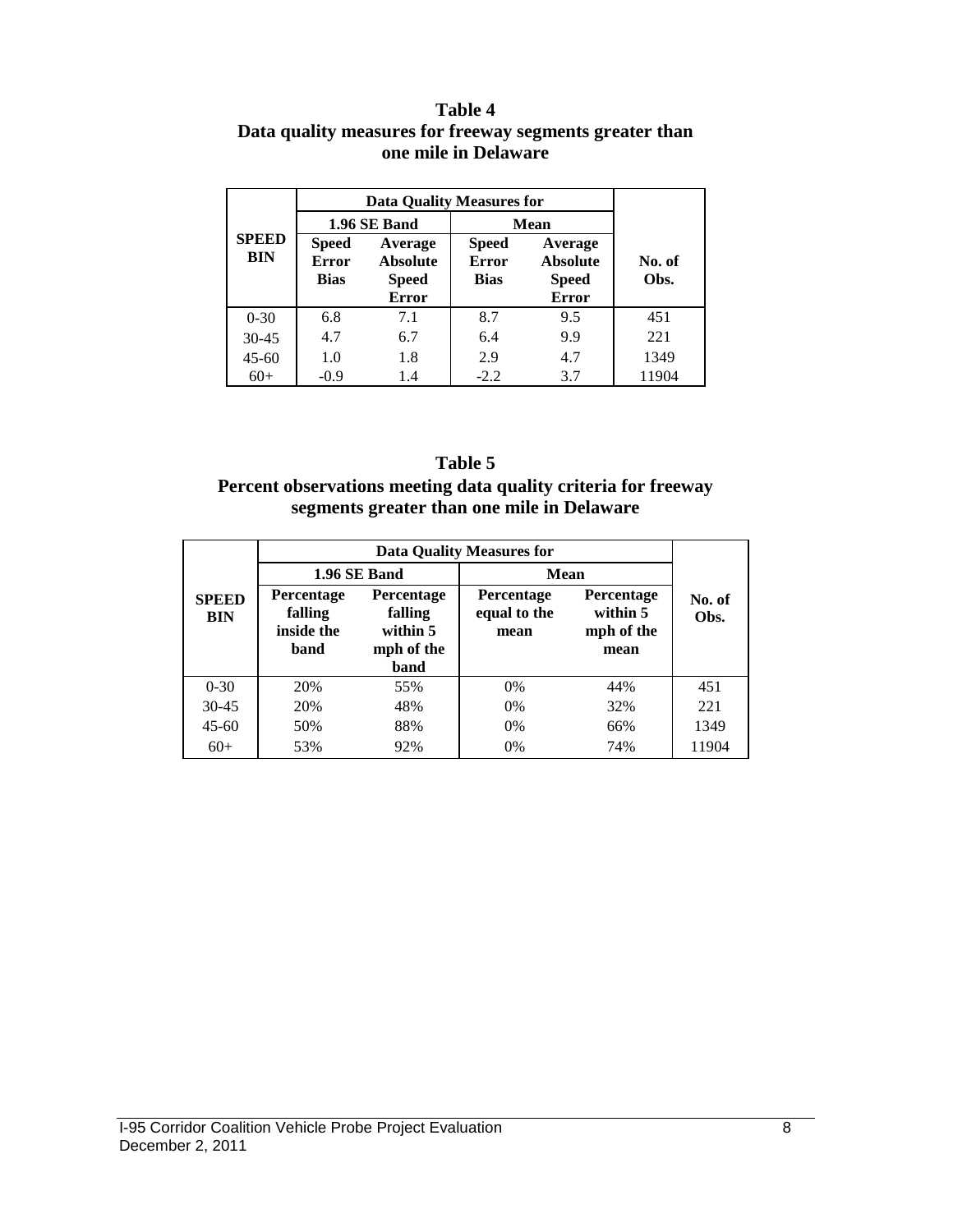|                  | <b>Standard</b>      |                              |                            |                                             | 1.96 SE Band                                        |                                             | Mean                                                |                |
|------------------|----------------------|------------------------------|----------------------------|---------------------------------------------|-----------------------------------------------------|---------------------------------------------|-----------------------------------------------------|----------------|
| <b>TMC</b>       | <b>TMC</b><br>length | <b>Bluetooth</b><br>distance | <b>SPEED</b><br><b>BIN</b> | <b>Speed</b><br><b>Error</b><br><b>Bias</b> | Average<br><b>Absolute</b><br><b>Speed</b><br>Error | <b>Speed</b><br><b>Error</b><br><b>Bias</b> | Average<br><b>Absolute</b><br><b>Speed</b><br>Error | No. of<br>Obs. |
| $103 + 04104$    |                      |                              | $0 - 30$                   | 6.0                                         | 6.1                                                 | 8.8                                         | 9.4                                                 | 138            |
|                  | 1.2                  | 1.1                          | 30-45                      | 11.4                                        | 11.4                                                | 15.8                                        | 15.8                                                | $9*$           |
|                  |                      |                              | $45 - 60$                  | 2.2                                         | 3.4                                                 | 4.2                                         | 5.7                                                 | 44             |
|                  |                      |                              | $60+$                      | $-0.9$                                      | 1.5                                                 | $-2.0$                                      | 3.7                                                 | 1988           |
|                  |                      |                              | $0 - 30$                   | 1.4                                         | 3.3                                                 | 2.2                                         | 5.1                                                 | $16*$          |
| $103 + 04107$    | 2.1                  | 2.1                          | 30-45                      | 2.6                                         | 3.0                                                 | 3.8                                         | 6.3                                                 | $10*$          |
|                  |                      |                              | $45 - 60$                  | 1.3                                         | 1.4                                                 | 2.8                                         | 3.1                                                 | 124            |
|                  |                      |                              | $60+$                      | $-1.6$                                      | 1.7                                                 | $-3.4$                                      | 3.9                                                 | 2045           |
|                  |                      |                              | $0 - 30$                   | 26.0                                        | 26.0                                                | 28.1                                        | 28.2                                                | $20*$          |
|                  | 1.2                  | 1.2                          | 30-45                      | 12.2                                        | 12.2                                                | 16.7                                        | 16.7                                                | $10*$          |
| $103 + 04176$    |                      |                              | $45 - 60$                  | 2.7                                         | 2.7                                                 | 6.9                                         | 6.9                                                 | 165            |
|                  |                      |                              | $60+$                      | $-0.2$                                      | 0.8                                                 | $-0.5$                                      | 3.1                                                 | 2081           |
|                  |                      | 1.3                          | $0 - 30$                   | 9.5                                         | 9.9                                                 | 12.9                                        | 13.6                                                | 67             |
| 103-04103        | 1.2                  |                              | 30-45                      | 5.3                                         | 6.9                                                 | 7.4                                         | 10.2                                                | 129            |
|                  |                      |                              | 45-60                      | 2.2                                         | 2.6                                                 | 5.0                                         | 5.9                                                 | 169            |
|                  |                      |                              | $60+$                      | $-1.2$                                      | 1.9                                                 | $-2.6$                                      | 4.4                                                 | 1459           |
|                  |                      |                              | $0 - 30$                   | 4.5                                         | 4.7                                                 | $\overline{5.3}$                            | 6.0                                                 | 155            |
| 103-04106        | 1.6                  | 1.6                          | 30-45                      | 4.9                                         | 6.6                                                 | 5.8                                         | 9.1                                                 | 33             |
|                  |                      |                              | 45-60                      | 1.1                                         | 1.4                                                 | 3.0                                         | 3.7                                                 | 255            |
|                  |                      |                              | $60+$                      | $-1.1$                                      | 1.4                                                 | $-2.4$                                      | 3.3                                                 | 1522           |
|                  |                      |                              | $0 - 30$                   | 11.4                                        | 11.7                                                | 12.4                                        | 14.0                                                | $8*$           |
| 103-04175        | 1.1                  | 1.1                          | 30-45                      | $-9.8$                                      | 9.8                                                 | $-11.4$                                     | 11.4                                                | $1*$           |
|                  |                      |                              | 45-60                      | 1.2                                         | 1.6                                                 | 5.7                                         | 6.2                                                 | 107            |
|                  |                      |                              | $60+$                      | $-0.6$                                      | 1.0                                                 | $-1.6$                                      | 3.4                                                 | 1815           |
|                  |                      |                              | $0 - 30$                   |                                             |                                                     |                                             |                                                     |                |
|                  | 1.4                  | 1.5                          | 30-45                      | $-2.8$                                      | 3.5                                                 | $-4.9$                                      | 6.2                                                 | $19*$          |
| <b>DE06-0001</b> |                      |                              | $45 - 60$                  | $-0.8$                                      | 1.4                                                 | $-0.7$                                      | 3.9                                                 | 379            |
|                  |                      |                              | $60+$                      | $-1.5$                                      | 1.8                                                 | $-4.3$                                      | 4.9                                                 | 407            |
|                  |                      |                              | $0 - 30$                   | 5.4                                         | 6.4                                                 | 6.6                                         | 8.6                                                 | 47             |
| DE06-0002        | 1.5                  | 1.5                          | 30-45                      | 1.1                                         | 3.8                                                 | 3.0                                         | 6.9                                                 | $10*$          |
|                  |                      |                              | $45 - 60$                  | 1.2                                         | 1.4                                                 | 3.3                                         | 3.8                                                 | 106            |
|                  |                      |                              | $60+$                      | $-1.1$                                      | 1.4                                                 | $-2.6$                                      | 3.9                                                 | 587            |

**Table 6 Data quality measures for individual freeway validation segments greater than one mile in the state of Delaware**

\*Results in the specified row may not be reliable due to small number of observations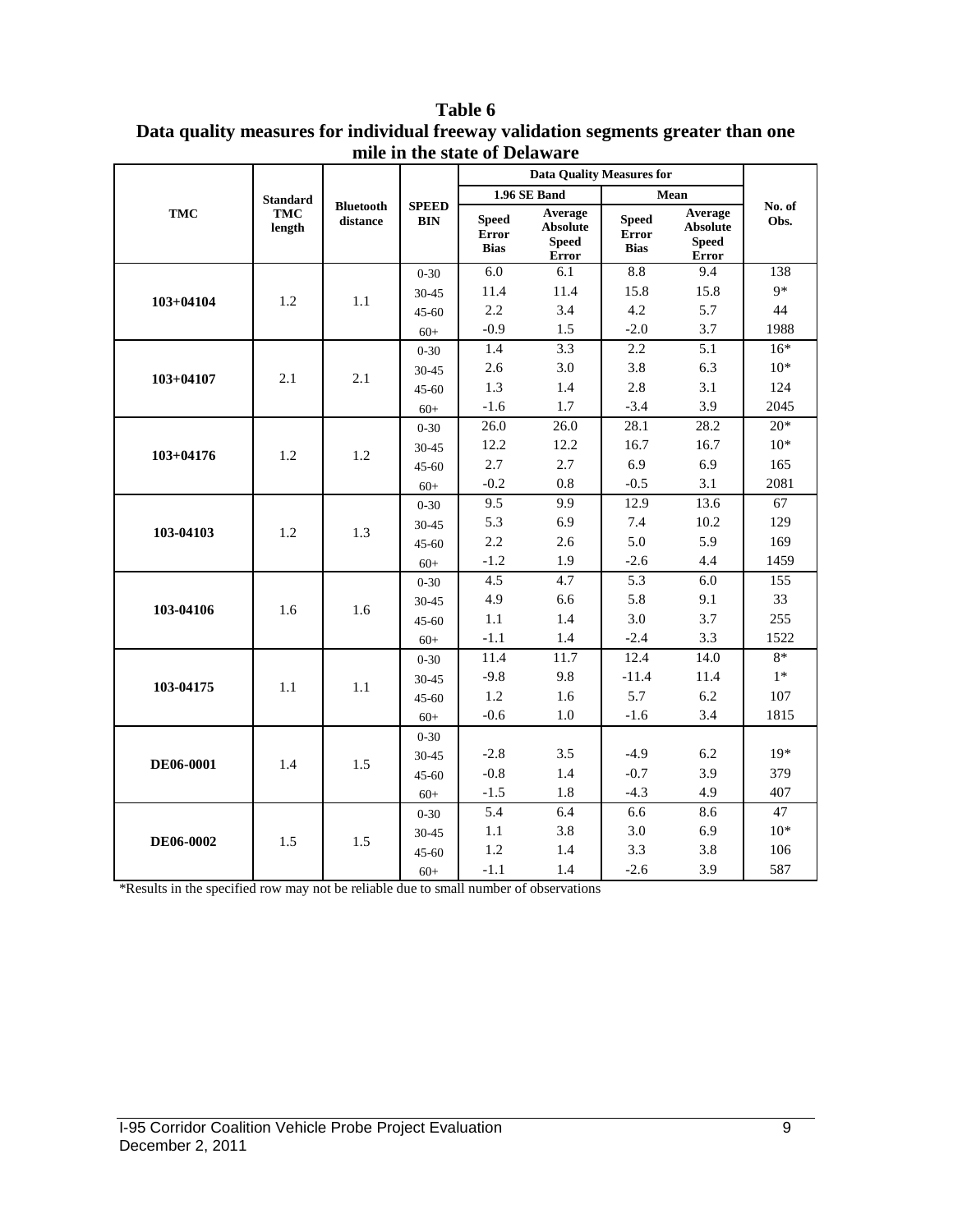|               |                  |                         | than one mne m the state of Delaware<br><b>Data Ouality Measures for</b> |                      |                                               |                  |                                    |                                               |                |        |  |  |
|---------------|------------------|-------------------------|--------------------------------------------------------------------------|----------------------|-----------------------------------------------|------------------|------------------------------------|-----------------------------------------------|----------------|--------|--|--|
|               |                  |                         |                                                                          |                      |                                               |                  |                                    |                                               |                |        |  |  |
|               |                  |                         |                                                                          | 1.96 SE Band         |                                               | Mean             |                                    |                                               |                |        |  |  |
|               | <b>SPEED BIN</b> | <b>Speed Error Bias</b> |                                                                          |                      | <b>Average Absolute</b><br><b>Speed Error</b> |                  | <b>Speed Error Bias</b>            | <b>Average Absolute</b><br><b>Speed Error</b> |                | No. of |  |  |
| <b>TMC</b>    |                  |                         |                                                                          | No.<br>$\frac{0}{0}$ |                                               |                  |                                    |                                               |                |        |  |  |
|               |                  | No.                     | $\frac{0}{0}$                                                            | falling              | falling                                       |                  |                                    | No.                                           | $\frac{0}{0}$  | Obs.   |  |  |
|               |                  | falling                 | falling                                                                  | within               | within                                        | No.              | $\mathbf{0}_{\mathbf{0}}^{\prime}$ | within                                        | within         |        |  |  |
|               |                  | inside                  | inside                                                                   | $5$ mph              | $5$ mph                                       | equal            | equal                              | 5 mph                                         | 5 mph          |        |  |  |
|               |                  | the<br>band             | the<br>band                                                              | of the<br>band       | of the<br>band                                | to the<br>mean   | to the<br>mean                     | of the<br>mean                                | of the<br>mean |        |  |  |
|               | $0 - 30$         | 29                      | 21%                                                                      | 69                   | 50%                                           | $\boldsymbol{0}$ | 0%                                 | 40                                            | 29%            | 138    |  |  |
|               | 30-45            | $\boldsymbol{0}$        | 0%                                                                       | $\mathbf{1}$         | 11%                                           | $\boldsymbol{0}$ | 0%                                 | $\mathbf{1}$                                  | 11%            | $9*$   |  |  |
| $103 + 04104$ | $45 - 60$        | $\,8\,$                 | 18%                                                                      | 33                   | 75%                                           | $\boldsymbol{0}$ | 0%                                 | 22                                            | 50%            | 44     |  |  |
|               | $60+$            | 889                     | 45%                                                                      | 1821                 | 92%                                           | $\boldsymbol{0}$ | 0%                                 | 1462                                          | 74%            | 1988   |  |  |
|               | $0 - 30$         | $\overline{\mathbf{3}}$ | 19%                                                                      | 14                   | 88%                                           | $\overline{0}$   | 0%                                 | 10                                            | 63%            | $16*$  |  |  |
|               | 30-45            | $\mathfrak{Z}$          | 30%                                                                      | $\boldsymbol{7}$     | 70%                                           | $\boldsymbol{0}$ | 0%                                 | $\sqrt{2}$                                    | 20%            | $10*$  |  |  |
| $103 + 04107$ | 45-60            | 67                      | 54%                                                                      | 110                  | 89%                                           | $\boldsymbol{0}$ | 0%                                 | 102                                           | 82%            | 124    |  |  |
|               | $60+$            | 818                     | 40%                                                                      | 1848                 | 90%                                           | $\boldsymbol{0}$ | 0%                                 | 1428                                          | 70%            | 2045   |  |  |
|               | $0 - 30$         | $\overline{2}$          | 10%                                                                      | $\overline{5}$       | 25%                                           | $\overline{0}$   | 0%                                 | $\overline{4}$                                | 20%            | $20*$  |  |  |
|               | 30-45            | $\boldsymbol{0}$        | 0%                                                                       | $\overline{c}$       | 20%                                           | $\boldsymbol{0}$ | 0%                                 | $\mathbf{1}$                                  | 10%            | $10*$  |  |  |
| $103 + 04176$ | 45-60            | 50                      | 30%                                                                      | 134                  | 81%                                           | $\boldsymbol{0}$ | 0%                                 | 50                                            | 30%            | 165    |  |  |
|               | $60+$            | 1334                    | 64%                                                                      | 2000                 | 96%                                           | $\mathbf{1}$     | 0%                                 | 1674                                          | 80%            | 2081   |  |  |
|               | $0 - 30$         | $\tau$                  | 10%                                                                      | 23                   | 34%                                           | $\boldsymbol{0}$ | 0%                                 | 16                                            | 24%            | 67     |  |  |
| 103-04103     | 30-45            | 24                      | 19%                                                                      | 62                   | 48%                                           | $\boldsymbol{0}$ | 0%                                 | 43                                            | 33%            | 129    |  |  |
|               | 45-60            | 61                      | 36%                                                                      | 138                  | 82%                                           | $\boldsymbol{0}$ | 0%                                 | 98                                            | 58%            | 169    |  |  |
|               | $60+$            | 669                     | 46%                                                                      | 1261                 | 86%                                           | $\boldsymbol{0}$ | 0%                                 | 937                                           | 64%            | 1459   |  |  |
|               | $0 - 30$         | 38                      | 25%                                                                      | 110                  | 71%                                           | $\boldsymbol{0}$ | 0%                                 | 103                                           | 66%            | 155    |  |  |
| 103-04106     | 30-45            | $\overline{7}$          | 21%                                                                      | 14                   | 42%                                           | $\boldsymbol{0}$ | 0%                                 | 11                                            | 33%            | 33     |  |  |
|               | $45 - 60$        | 124                     | 49%                                                                      | 230                  | 90%                                           | $\boldsymbol{0}$ | 0%                                 | 199                                           | 78%            | 255    |  |  |
|               | $60+$            | 818                     | 54%                                                                      | 1402                 | 92%                                           | $\boldsymbol{0}$ | 0%                                 | 1206                                          | 79%            | 1522   |  |  |
|               | $0 - 30$         | $\overline{c}$          | 25%                                                                      | 3                    | 38%                                           | $\overline{0}$   | 0%                                 | $\overline{2}$                                | 25%            | $8*$   |  |  |
| 103-04175     | 30-45            | $\boldsymbol{0}$        | $0\%$                                                                    | $\boldsymbol{0}$     | $0\%$                                         | $\boldsymbol{0}$ | 0%                                 | $\boldsymbol{0}$                              | $0\%$          | $1*$   |  |  |
|               | 45-60            | 39                      | 36%                                                                      | 98                   | 92%                                           | $\boldsymbol{0}$ | 0%                                 | 35                                            | 33%            | 107    |  |  |
|               | $60+$            | 1177                    | 65%                                                                      | 1720                 | 95%                                           | $\theta$         | 0%                                 | 1413                                          | 78%            | 1815   |  |  |
|               | $0 - 30$         |                         |                                                                          |                      |                                               |                  |                                    |                                               |                |        |  |  |
| DE06-0001     | 30-45            | 6                       | 32%                                                                      | 13                   | 68%                                           | $\boldsymbol{0}$ | 0%                                 | 8                                             | 42%            | $19*$  |  |  |
|               | 45-60            | 261                     | 69%                                                                      | 348                  | 92%                                           | $\boldsymbol{0}$ | 0%                                 | 296                                           | 78%            | 379    |  |  |
|               | $60+$            | 197                     | 48%                                                                      | 352                  | 86%                                           | $\boldsymbol{0}$ | 0%                                 | 240                                           | 59%            | 407    |  |  |
|               | $0 - 30$         | $\overline{8}$          | 17%                                                                      | 26                   | 55%                                           | $\boldsymbol{0}$ | 0%                                 | 22                                            | 47%            | 47     |  |  |
| DE06-0002     | 30-45            | $\overline{4}$          | 40%                                                                      | $\,8\,$              | 80%                                           | $\boldsymbol{0}$ | 0%                                 | $\overline{4}$                                | 40%            | $10*$  |  |  |
|               | 45-60            | 69                      | 65%                                                                      | 94                   | 89%                                           | $\boldsymbol{0}$ | 0%                                 | 83                                            | 78%            | 106    |  |  |
|               | $60+$            | 348                     | 59%                                                                      | 537                  | 91%                                           | $\mathbf{1}$     | 0%                                 | 421                                           | 72%            | 587    |  |  |

**Table 7 Observations meeting data quality criteria for individual freeway validation segments greater than one mile in the state of Delaware**

\*Results in the specified row may not be reliable due to small number of observations